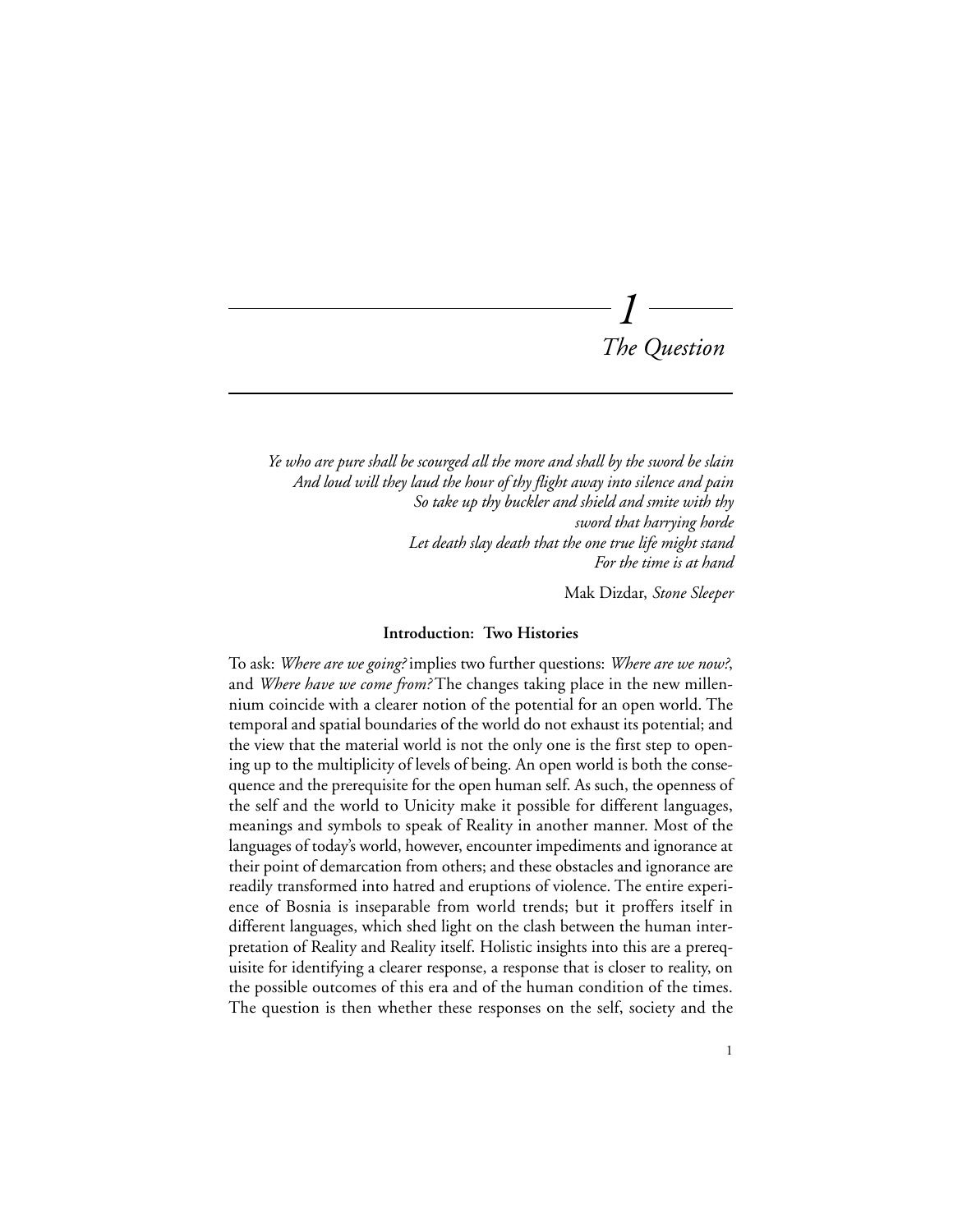world can offer a different and more encouraging understanding and acceptance of will, knowledge and love in human destiny.

With his self, man defines two things—his being, which includes his desires, and the world, which includes all its forms. In this notion of self, his "now" separates the past and the future, both for himself and for his world. And there are two essentially different outlooks on this duality: in the one, the individual sees future as worse than the past, and in the other, the future as better than the past.

The adoption of the first approach (the future as a time in which suffering will increase and overwhelm us) leads one to become a more concerned and responsible citizen. In this conceptualization of man's movement through time, however, an increasing distancing from principles indicates the darkening and weakening of fundamental human nature. That fundamental nature is perfection; and just as there exist ways of protecting it, so there also exist the means of destroying it. Here, development represents a distancing from that principled center which sees the Holy Scriptures as transcendental over the world of matter, and sees the world as its image. Losing the awareness of that principled dimension of the world's humanity, we as humans enter an ever deepening alienation which René Guénon refers to as the "crisis of the modern world."1

This first approach is extremely rare in contemporary society. Indeed, it is distrusted by those who take the second, more current view, that is, of the future as a state in which there will be an accumulation of goodwill and harmony, and in which evil and conflict will disappear. The latter, historicalprogress view is a credo in Hegelian and Marxian societies, which are based upon two ideologies: according to one, society is moving toward "the end of history," a time during which liberal democracy will resolve social tensions; in the other, the state will be imbued with the freedom and harmony that flow from a classless society.

The second approach, which foresees a better future, views death and destruction as decreasing in likelihood. Suffering and destruction are features of the past, of a state of underdevelopment. This produces, inevitably, a naiveté towards such matters as Auschwitz, the Gulags, Bosnia, and Kosovo. For those who take this approach, these are aberrations which run counter to laws of history. In the first approach, by contrast, humankind's experience of death and destruction is a consequence of turning away from, and forgetting about, the fundamental human principle spoken of above. The world view here is that all that can be expected in the future is everincreasing danger.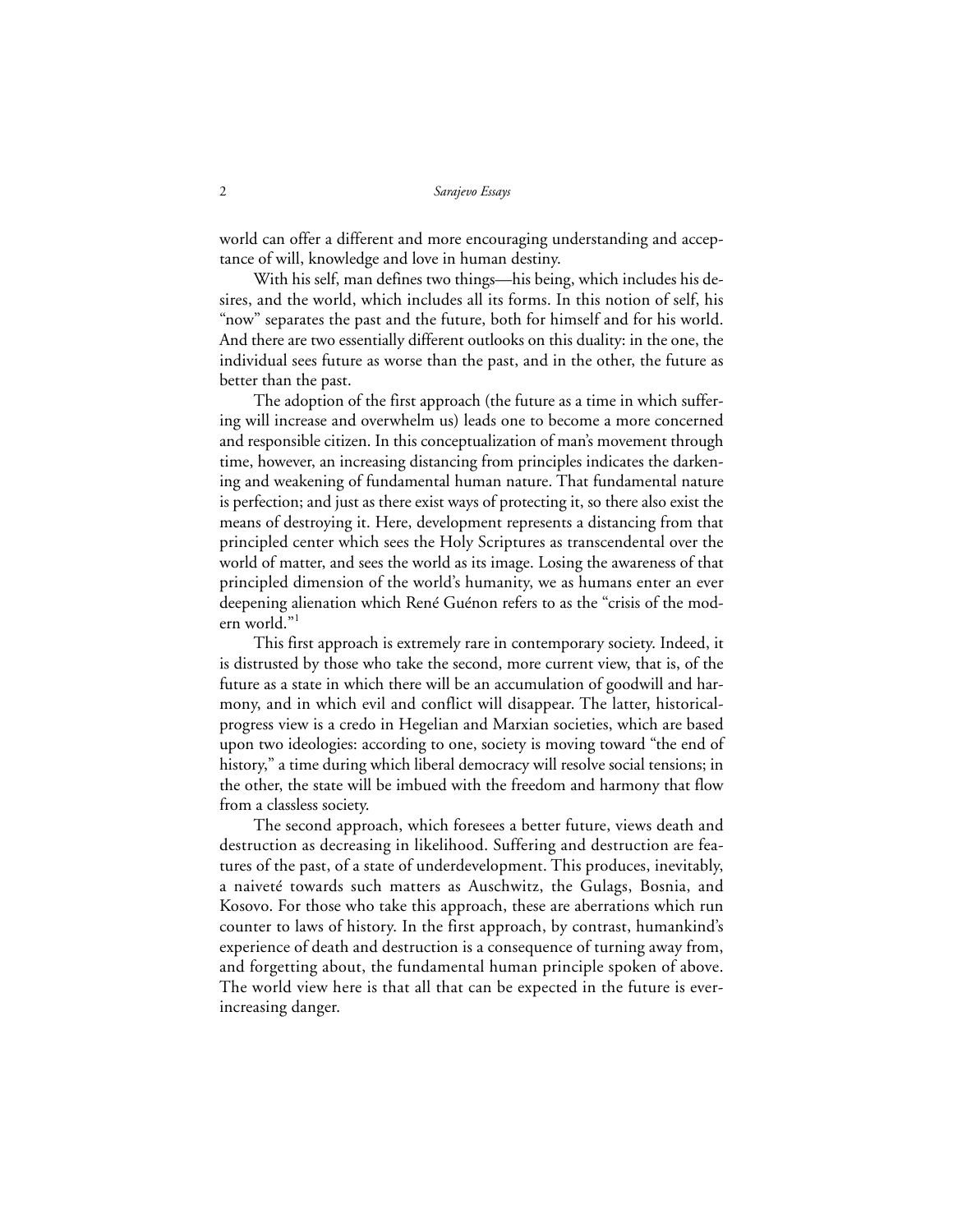From these two concepts of humankind and the world, two attitudes arise. The first is a pessimistic wisdom and the second is an optimistic naiveté. In the first, future events are evaluated on the basis of the worst possible scenario, and this can contribute to a change in consciousness and an effort to prevent bloodshed and destruction. The second produces happiness and a variety of ways of finding enjoyment, but at the same time predisposes towards an unwillingness to sacrifice anything for the sake of a better future.

Both approaches to humankind's position in time are attempts to deal with the question of development. Development may be examined in relation to any human "now." Where that "now" is placed—past, present, or imagined future—is irrelevant. What is important is the distancing which change brings us from that "now." If "now" is the original starting point, movement away from "now" may bring decrease or increase of whatever quantity or quality was present in that initial state.

Yet, as human societies become ever more complex, their inevitable fragility carries the danger of increasing bloodshed and destruction. Today's world consists of approximately two hundred states, of which the homogeneous are in the minority. Surprisingly, in less than 5 percent—approximately ten—of these states there exists a single ethnic group constituting at least 75 percent of the population. Moreover, the interrelatedness and interdependence of countries is becoming ever greater. The question of the self-sufficiency of sovereign states has long since lost any sense of meaning: the totality of the world market demands a unified approach, which gives rise to agreements and laws.

Economic laws in this interdependent world impose a principle of dominance, which is seen in terms of occupying the highest place in terms of economic power. This demands the expansion of governance, which in turn perpetuates the supremacy of the leader states. From this there follows not only an accumulation of state power, but also a growing exhaustion of resources. Then the most powerful turn increasingly to the least wealthy, among whom the exhaustion of resources is less extensive. Development leads, therefore, to the inevitable interrelationship of those who are most distant from their starting point with those who are closest to it.

The former find it most appropriate to conceptualize the world in categories such as liberalism, democracy, economic development, free market, human rights, rule of law, and so forth. The latter tend to conceptualize the world according to categories of tradition, in which development means distancing oneself from the notion of principled perfection, forgetting fundamental human values, feeling inadequate regarding one's search for and route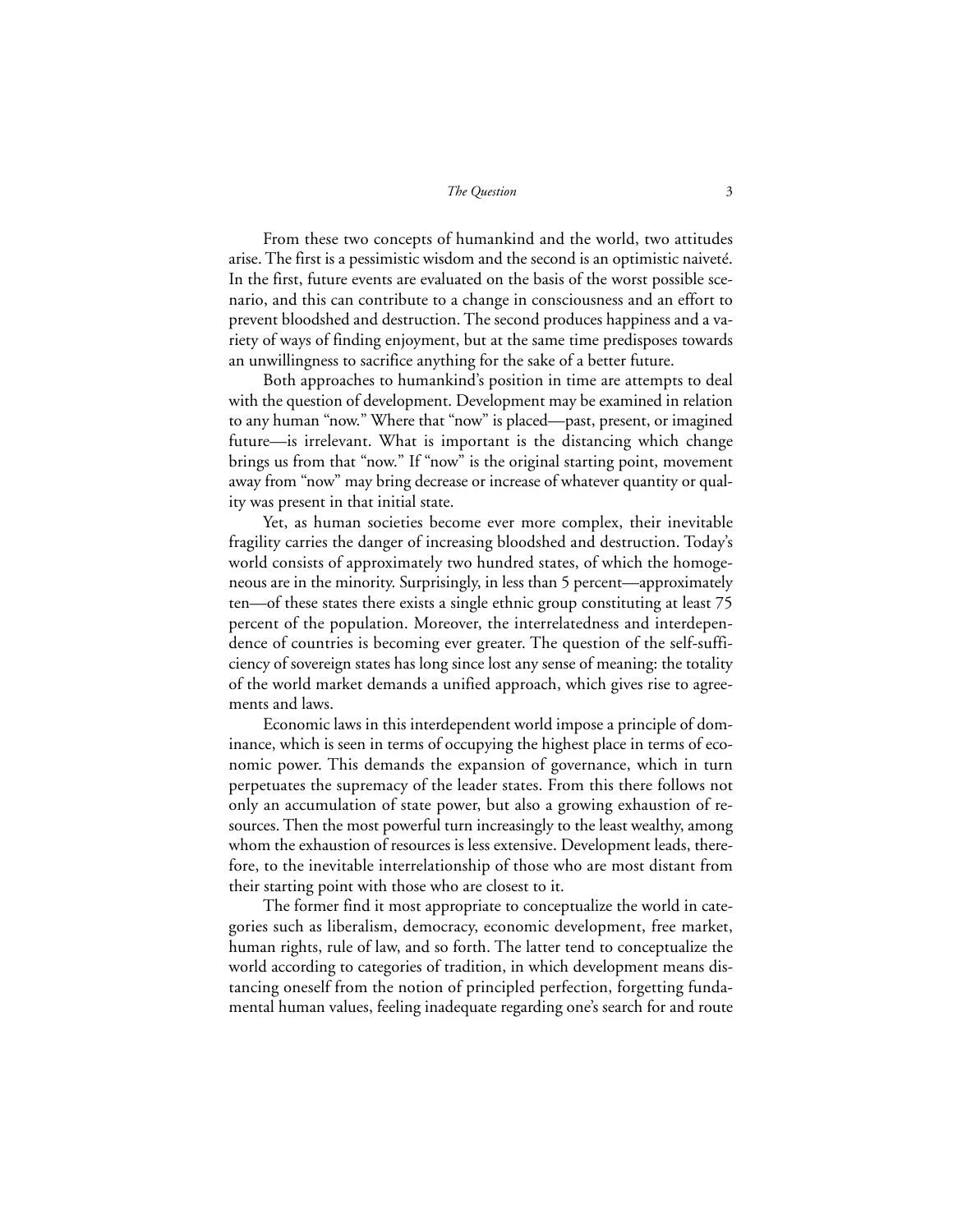towards wisdom and perfection. Yet such a concept of existence, when acknowledged rather than dismissed, establishes a clear relation between the transcendental and the mundane worlds. Such a society has established a doctrine, interpretation, and order which together are designed to resolve the conflict between this and the other world. The impossibility of perfection of the mundane, in such a picture, finds its resolution in the release made possible by transcending this world. Conversely, a "developed" nation's social structure produces disillusionment and alienation among its members. Although at the pinnacle of historical development, such a state does not permit the sense of human fulfillment, which is experienced as responsibility towards oneself and the world, as the achievement of human desire.

Yet, to many members of the "underdeveloped" nations, in which tradition is an integral part of life, the greatest possible development (identified as social well-being and freedom) has become not only the very model to strive for, but also an ideal which is blamed for all forms of "underdevelopment" and the impossibility of eliminating them. Thus, the very development of the modern world becomes a measure of the deprivation of the "undeveloped." Available identities are used to attribute the image of a hostile ideology to the developed state, an ideology which can be understood and overcome only by turning away from it and fighting against it.<sup>2</sup>

Power which reinforces the stereotypes of the world cannot go beyond mere utility. However, greater power leads to considerably greater needs. The discrepancy between human desires and what the world can offer is ever widening. The understanding of the causes and aims of humanity's presence in the world diminishes even as the measure of their power increases. This leads inevitably towards an increase in the distance between "developed" and "undeveloped," and thus, an ever starker confrontation between liberalism and traditionalism, with liberalism on the side of the developed and their power, and traditionalism on the side of the undeveloped and their supposed impotence. However, the borders between states are becoming ever more permeable in accordance with the demands of the flow of people and goods. This imposes a mutual dependence, thus enabling an ever-greater presence of a tradition-based world view.

At the same time, an upsurge in democracy in certain states may produce a weakening both of those institutions of government which make governance possible and of the traditional connections between members of that society. Then traditional intelligence withdraws in the face of modern science, and tradition becomes increasingly a matter of morality and sentimentality ingredients that cannot compete with the laws of globalization based on economic growth. Left without an organic link between quantity and quality,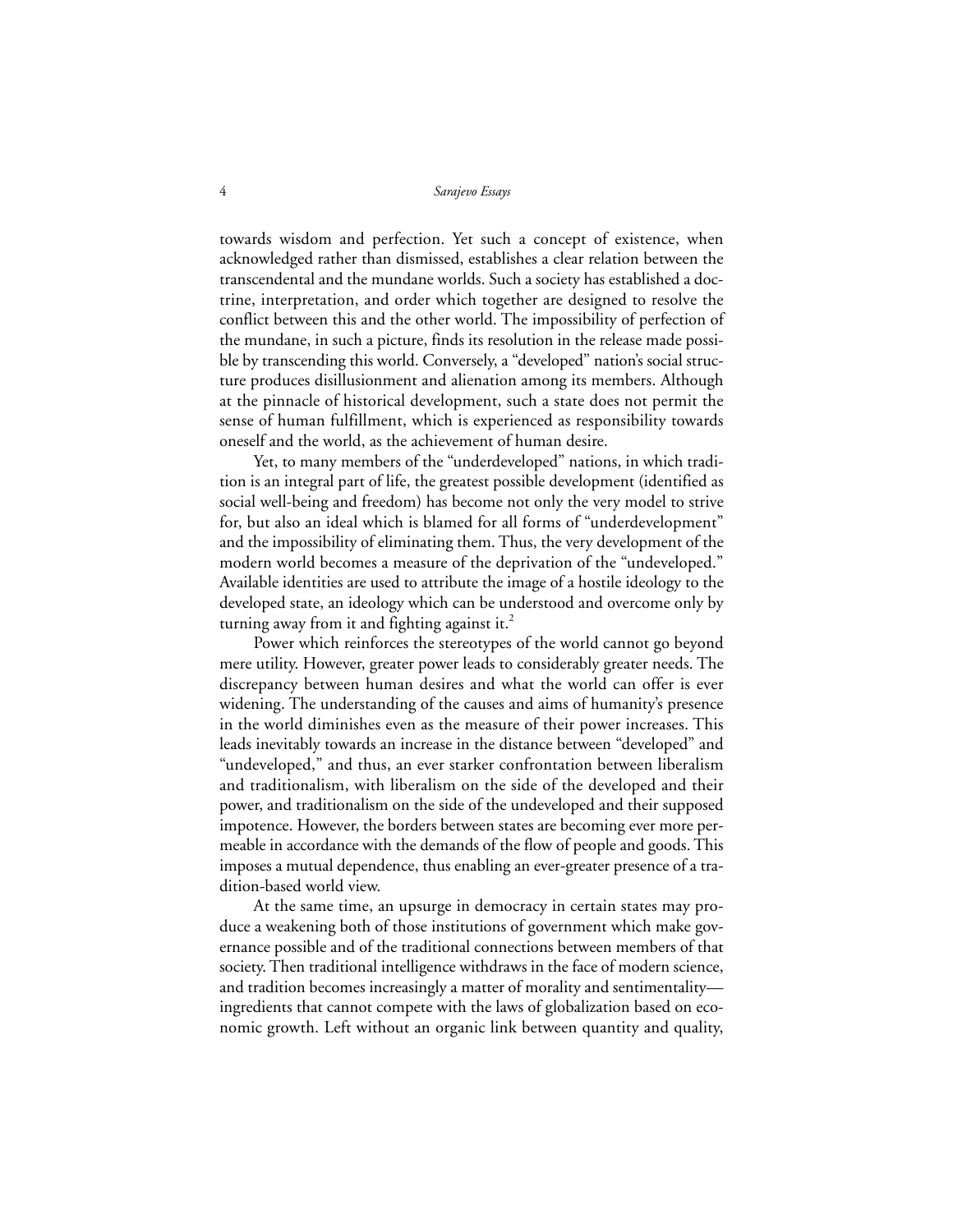between means and ends, such states are left vulnerable to ideologies obsessed with autarchy.

# **The Attempt and Failure of Bosnia**

It is difficult to find any text on contemporary world issues published in the last decade of the second Christian millennium that does not discuss the subject of Bosnia.3 Unfortunately, this is not a consequence of any special interest in the nature of this country and its history, although there has long existed ample justification for this. The interest derives instead from a war in which the world was a witness as this country was laid waste, thereby turning international curiosity into a ritual of shame. And despite an abundance of books about that war, which have been read and interpreted in accordance with various sentimentalist and ideological approaches, both the country and the war that destroyed it remain, for the most part, misunderstood.

Bosnia has long been home to a number of paths and rituals related to Christianity—the Bosnian Church, Catholicism, Eastern Orthodoxy, Islam, and Judaism. It is the only European country that has been based throughout its existence upon a unity of religious diversity—a diversity that was vital for the peace and stability of the world of the past. There is no reason to assume that this new millennium will be any different in its requirements. Such a striving, and the challenges it presents, can be illustrated by some paradigmatic excerpts from its history.

Threats to this diversity have often come from outside her borders. In the year 1203, in the presence of its head of state Ban Kulin, and before the Papal *capellani* and the Papal Ambassador Johannis de Casamaris, Bosnia's religious leaders were forced to deny the content of their Christian faith and ritual because it was not in accordance with the regulations of the Roman Catholic Church. In this process, they were required to change their policy toward the Other, as indicated in the oath given in the document of abjuration: ". . . and further no-one who is known for certain to be Manichean or any other heretic shall be received to live amongst us."4 This abjuration was forced by external, non-Bosnian authorities, and what was foresworn was the authentic will and way of life of the Bosnian people.

Threats, however, have been balanced by affirmations of Bosnia's unity in diversity. The unity of these different sacred teachings and ways represents the principle of its continuity. Towards the end of the Bosnian kingdom, when the country was riven with discord, in the year 1463, a meeting took place between the friar Andeo Zvizdovic, the custodian of the community of Bosnian Franciscan monks, and Sultan Mehmed el-Fatih, the head of the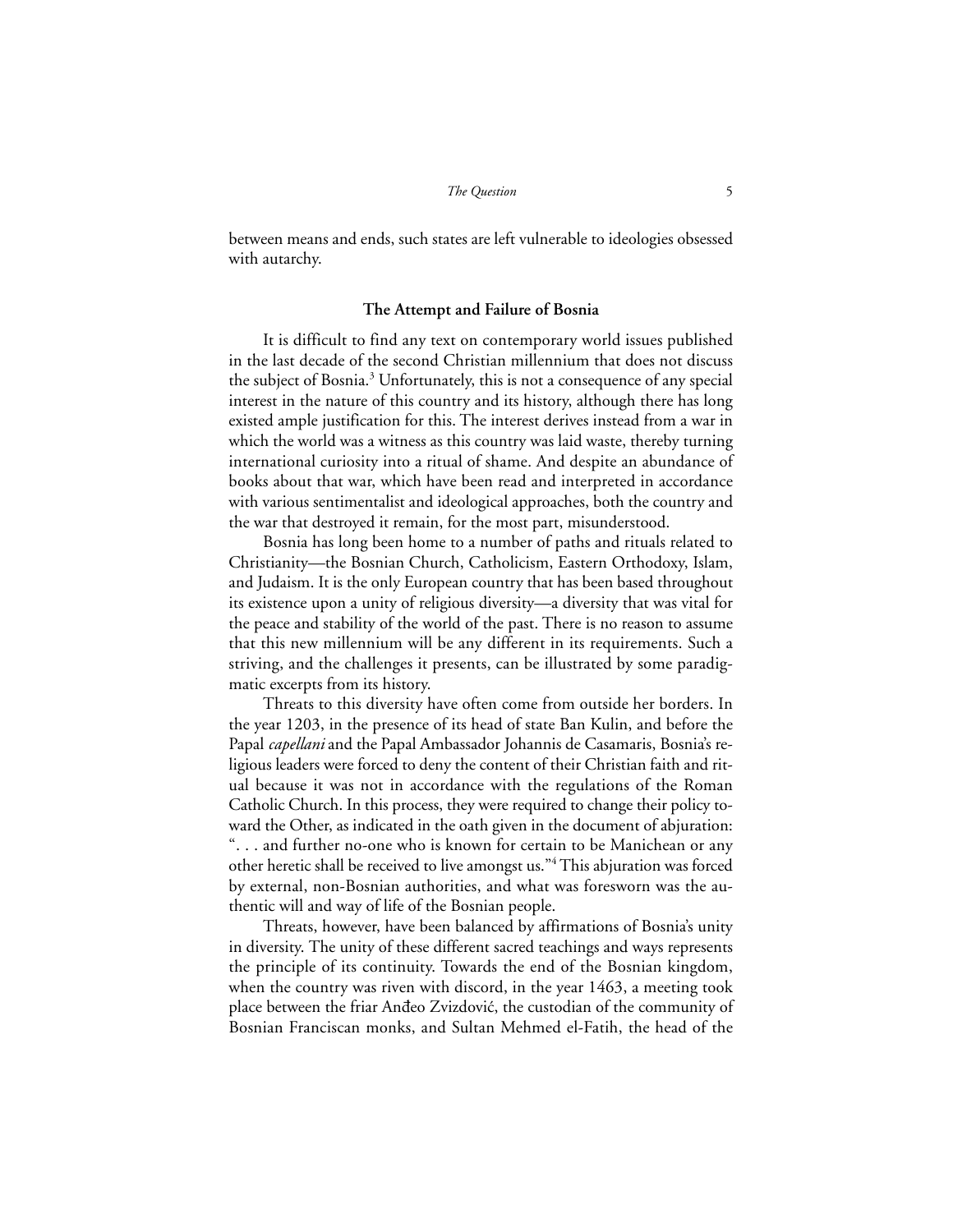Ottoman Empire, which around that time had spread to include parts of Bosnia. This meeting produced a "Letter of Covenant" in which these two leaders recognized one another on the basis of the sacred principles of their paths towards God. This included the statement:

Let no man hinder or obstruct either the above-mentioned (i.e., Christians) or their churches. Let them live in our dominion. And for those who have fled, let them be free and secure; let them return and live without fear within their monasteries in the lands of our dominion.5

In nearly all of Bosnia's towns, over most of the past centuries, there have lived Christians (both Catholic and Orthodox), Muslims, and Jews. The typical panorama of a Bosnian town is defined by its churches, mosques, and synagogues. This has survived in spite of numerous external attempts to destroy it. In the midst of the anti-Fascist struggle in 1943, the Bosnian people replied to the bloodshed and destruction with a renewed avowal of their country. They stressed their wish that their "country, which is neither Serbian, nor Croatian, nor Muslim, but rather inclusively Serbian, Croatian, and Muslim, should be a Bosnia and Herzegovina, which is a free land united in brotherhood, in which there shall be ensured full equality and impartiality for all its citizens, whether Serb, Muslim, or Croat."6

These examples from Bosnian history indicate a general desire by the Bosnian people to protect their right to different sacred paths. Though such overt declarations (like changes in the country's legal status) have been associated with the presence of external forces, the essential feature is one of religious diversity. The various religious communities included in a vast empire or gathered together in a single country were connected by a single language and an awareness of their genealogical interrelatedness; but sacred tradition, not citizenship, was the concept which informed these basic rules of faith, trust, confidence, and tolerance. People followed the instructions of tradition to live responsibly and independently but in a country shared by all, in communities conscious of their individuality but nonetheless open towards others, with tolerance and respect toward one another but with a firm sense of their own values.

Moreover, the question of establishing and strengthening political freedom or social cohesion in this country could not be separated from its physical survival. Because Bosnia was, on the whole, a pluralist society, its freedom was equally an expression of confidence within and between its communities. Confidence and trust were a precondition for, as well as a measure of, freedom and the possibility of public good in its civil, political, and social manifestations: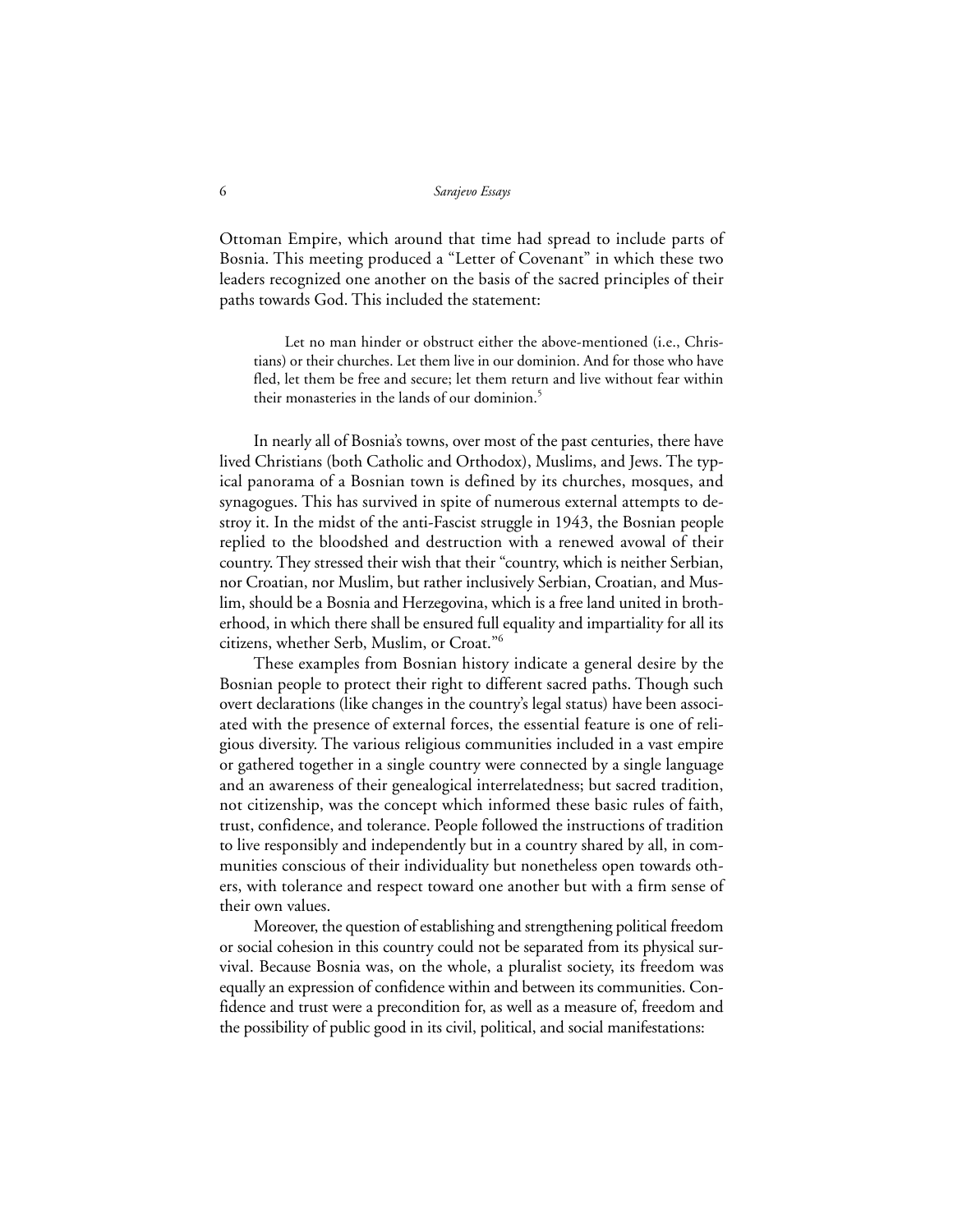Without confidence, all contracts, promises, and obligations—whether economic, social, or political, public or private—can only be maintained by third-party enforcers. ( . . . ) Without confidence, the ability to articulate and maintain the very idea of a Public Good (let alone one defined in terms of the interconnection of political liberty and social cohesion) becomes highly suspect.<sup>7</sup>

The recent war against Bosnia was directed to a preordained plan whereby the actions of its neighbors and their allies, plus certain internal elements, were bent on destroying this unity in diversity. It was finally halted through a peace accord imposed by the United States of America and their allies. Included in this negotiation process were the major instigators of the war—above all, Serbia and Croatia—and the peace agreement accepted the partition created by the war. Thus, the country was brought to a crossroads from which one could proceed either towards total disintegration, or towards the reunification of the country—either outcome being equally probable.

The free market, privatization, and the introduction of capitalism were inevitable in either outcome. Communist Bosnia had been destroyed by the war, and needed to be transformed into a democratic and capitalist country. However, there were many reasons to suppose that the free market alone, especially if installed by aggressive Western investors, looking to gain a quick profit, would be offering only crumbs of genuine assistance for the civil institutions and democracy it and they claimed to support.

The question of a civil society is crucial to the renewal and survival of Bosnia, as a means of addressing the mutually conflicting ethno-national programs which insist upon a symbiosis of liberal and traditional arguments for carving boundaries between the various ethnic and religious groupings. Nevertheless, under current conditions, the external enforcers of Bosnia's upkeep cannot achieve their goal of reestablishing confidence if this symbiosis fails to differentiate between the *two* fundamental factors for the establishing and strengthening of confidence—not only the need to build an internally consistent civil society, but also tradition. These two goals are interlinked: any long-term attempt to establish a social order and sustained interaction is possible only on the basis of the development of stable relations of trust among members of that society. It is not simply a matter of predicting and explaining the behavior of participants in a social unity: this, for the most part, can be allowed for within the concept of rules, thus, enabling one to have confidence in normative patterns. Trust is rather the need to allow for the possibilities of behavior on the part of the Other which cannot be fully described or presented.<sup>8</sup> Unfortunately, this essential awareness of the freedom of the Other is equally likely to be expressed in violence and ignorance.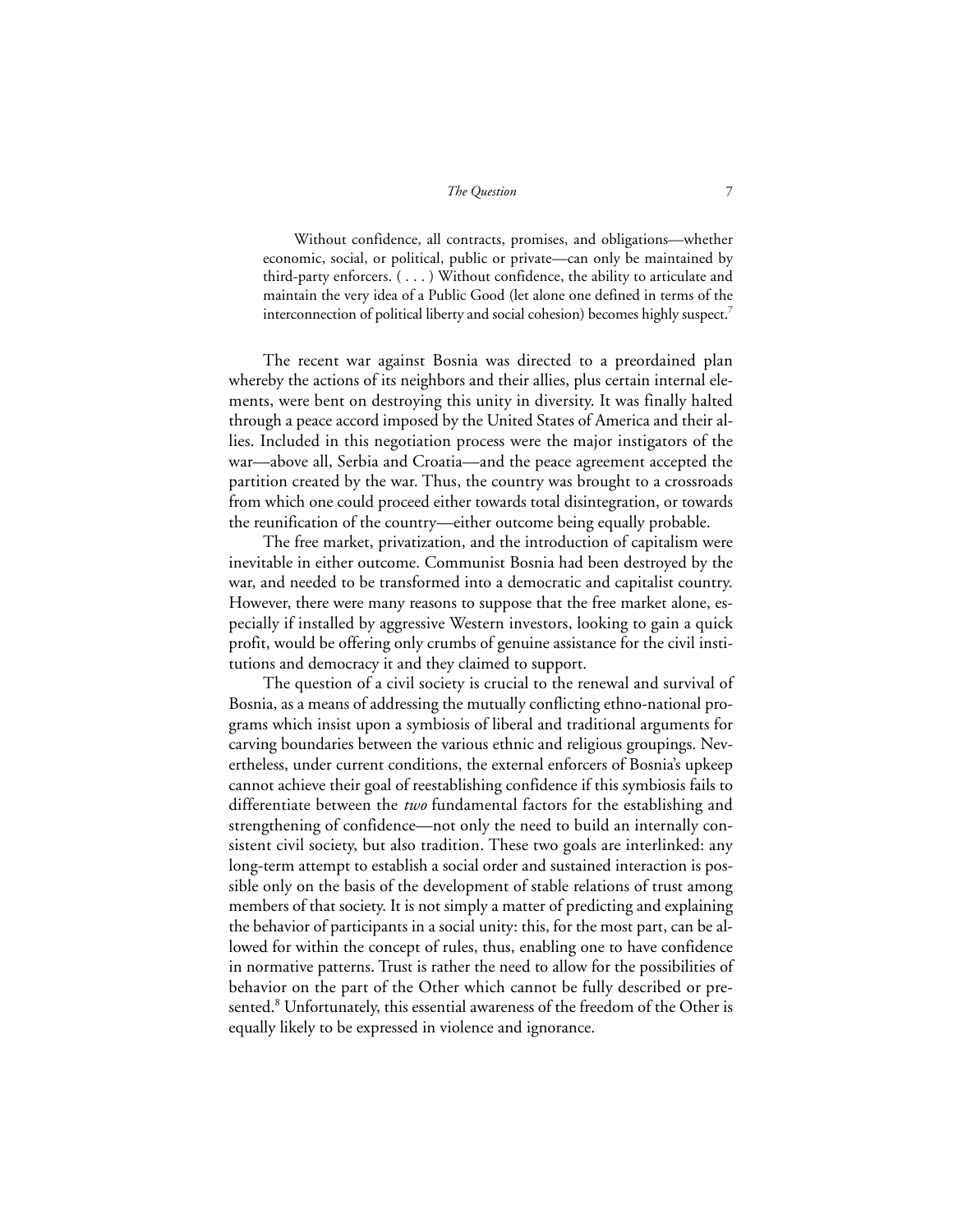## **The Manifold Expressions of Truth**

Throughout the history of Bosnia, there have thus been two opposite social tendencies. In the one, religious differences are resolved in a shared living space on the basis of confidence in a framework of various sacred paths. In the other, those differences are in conflict with one another.

In earlier centuries, these two fundamental tendencies were connected with the varying religious affiliations of the people of Bosnia. The differences were justified on the basis of individual sacred traditions: indeed, the sense of the sacredness of the Others and their right to be different, which permeated Bosnian society, was the very source of its members' definition of Us. Of course, there existed a clearly defined distinction between religious communities. Each holy doctrine and sacred path, whether Catholic, Orthodox, Muslim, or Jewish, was exclusive to its members. But the very fact that the adoption of one holy doctrine and its sacred path was exclusive to the individual who chose it, that one could not choose two holy doctrines and two paths, meant that human salvation could not be seen as secured for Us but denied to the Other. Since salvation, which is interpreted by all holy doctrines and towards which all sacred paths are directed, is possible only in the Absolute, then likewise every exclusiveness is ultimately a general inclusiveness: thus, there was no denial of the right of the Other to belong to a different doctrine and follow a different path with an equal potential for salvation. There was a parallel here with the general concept of "wrong:"<sup>9</sup> The violation of trust and responsibility towards the Other would represent a sin, a violation of God's instructions that were carried by the spirit in every being and every phenomenon.

In other words, the rightness and completeness of tradition (*din*, *traditio*, *religio*) includes particularity of language, symbols, and meanings; yet salvation lies behind it. What lies behind is the Divine unity, of which all the diverse languages, symbols, and meanings speak. Thus, all the diverse forms of that one and only tradition that always lies behind its individual and different forms in space and time make possible its "translation," or transmission. Furthermore, this means the need to hear the Others, regardless of what constitutes their otherness. The word of "tradition" is, therefore, that very fullness of diversity and multiplicity which reveals from hour to hour and everywhere the same, unalterable truth.

This gives us our image of the interwovenness of the various sacred traditions throughout the entire Bosnian territory.<sup>10</sup> Historically speaking, there have been no ethnically or religiously homogeneous parts of Bosnia. Almost all children in this country grew up in an environment containing the call to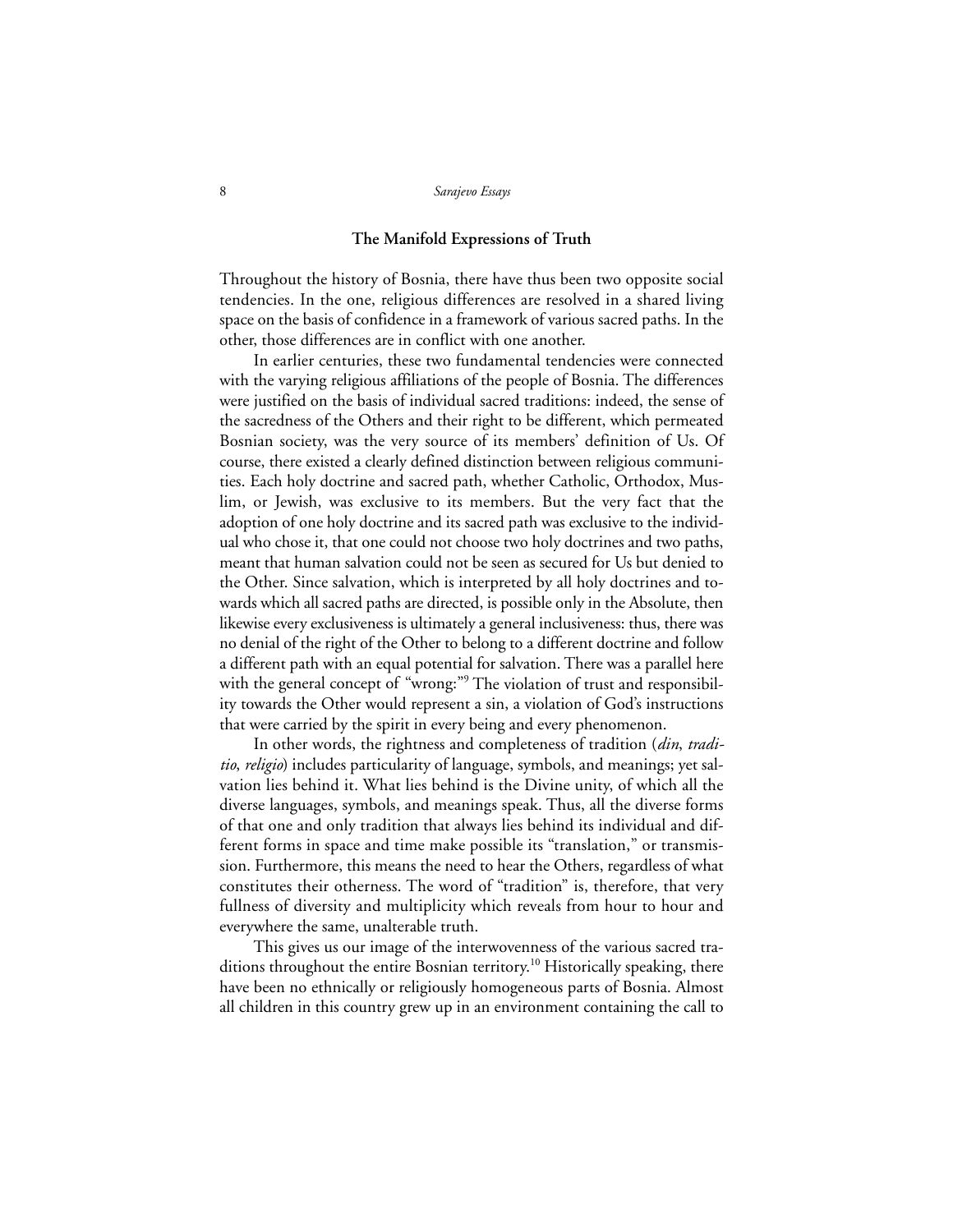prayer from the minarets and the ringing of church bells from the steeples. One had to learn to establish one's own identity within a clear multiplicity of sacred ceremonies, and the demand for recognition of these different features presupposed a recognition and respect of the Other. Thus, the Bosnian We is based on the logic of "both *A* and *B*" rather than "either *A* or *B*"—that is, We, as a unit of society, history, and territory, cannot survive unless we first reject the exclusive right of any individual over that entirety. This is the first step towards confirming that the whole society belongs to each individual part of its unity of diversity.

This is not a radical notion. The survival of such a paradigm can be observed throughout the territory of Bosnia over its thousand year history. At the same time, it can be observed that the causes of bloodshed and destruction have been a consequence of either failure to understand this, or its deliberate betrayal. In peripheral areas of this territory, there are places where this paradigm has been demolished. A historical perspective confirms that such changes in this fundamental state are the consequence of external designs on Bosnia and projects undertaken in connection with them.<sup>11</sup> Generally speaking, Bosnian society throughout its history can be seen as an undertaking to establish, in various ways, forms of action through which tensions between the transcendental and mundane orders may be resolved. Jointly and individually, these actions have influenced the development of structures and institutions. This historical effort is described by Shmuel N. Eisenstadt:

Organizationally the crucial aspect is, of course, the existence of some type of organized church which attempts to monopolize at least the religious sphere and usually also the relations of this sphere to the political powers. But of no lesser importance is the doctrinal aspect—the organization of doctrine, that is, the very stress of the structuring of clear, cognitive, and symbolic boundaries of doctrine.<sup>12</sup>

Inasmuch as Bosnia's entire history is connected with the discussion of Christology and its many interpretations, it is possible not only to speak of the organizational features of each religious community, but also of a doctrinal accord regarding the sacredness of the individual, regardless of his choice of holy doctrine and sacred path. The acceptance of every human individual as a fundamental part of the totality of humanity crosses organizational and doctrinal boundaries: "Whosoever gives life to a soul, shall be as if he had given life to mankind altogether."<sup>13</sup> This truth, which is fundamental to every social order, is also expressed in the words of Emile Durkheim: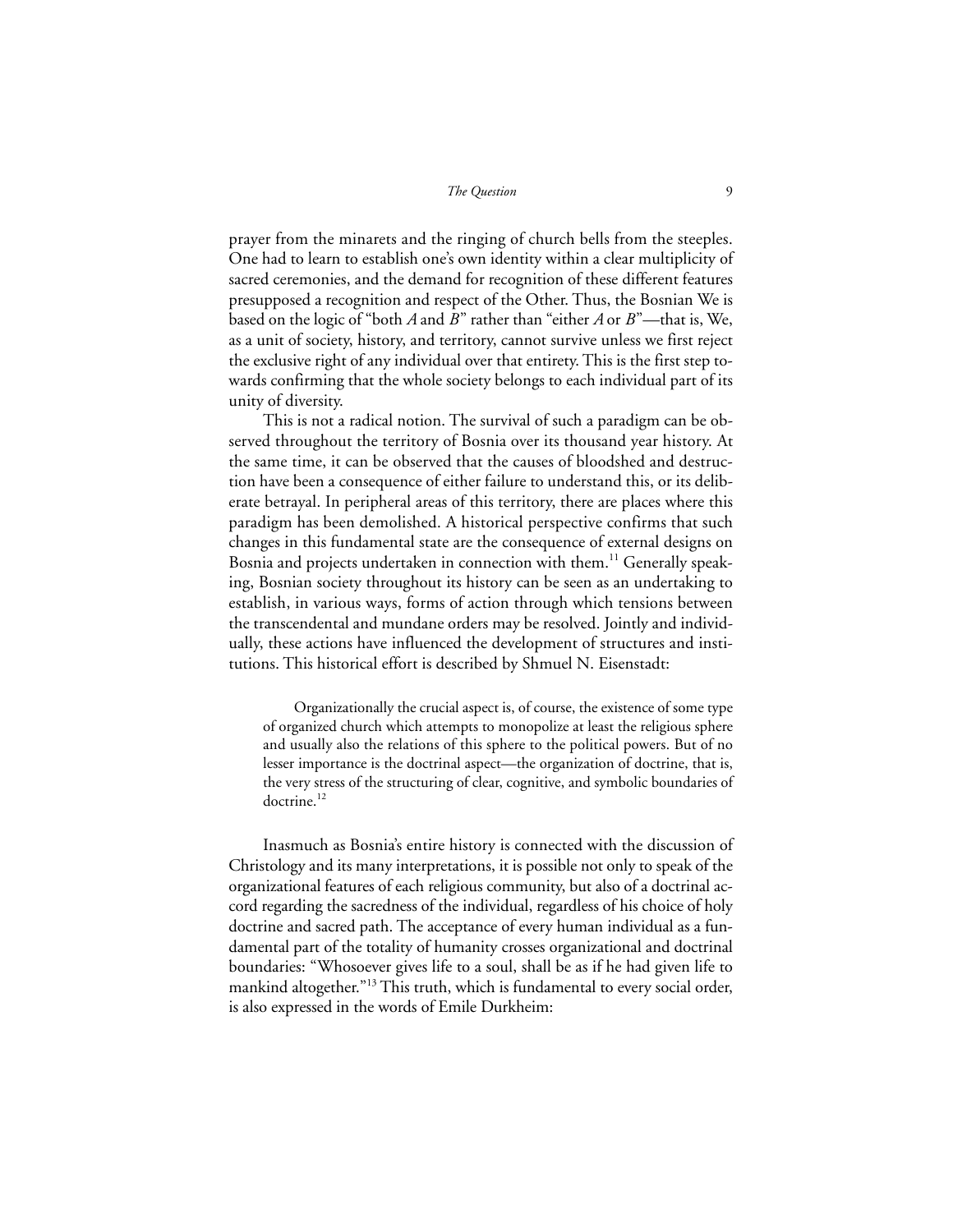Since each of us incarnates something of humanity, each individual consciousness contains something divine and thus finds itself marked with a character which renders it sacred and inviolable to others. Therein lies all individualism, and that is what makes it a necessary doctrine.<sup>14</sup>

This picture of Bosnia's historical multifacetedness was maintained as a constant in a society which was permeated with the sense of the power of the transcendental over the mundane. The position of the individual in each of the holy traditions present in Bosnia represents an image of transcendental order. Salvation is, according to these doctrines, the bridging of the tensions between the one and the other. It is not possible to explain the survival of the multireligious and multiethnic society of Bosnia throughout history without including this premodern connectedness to an awareness of the sense of that which is sacred. In fact, it should be noted that the Bosnian kings accepted the Bosnian Church as a religious organization outside the authority of existing church structures; and that the Ottoman Empire recognized this too, finding a basis within Islam, where religious and ethnic diversity occurs as a sacred feature of the world. Additionally, Bosnia was the place where, for the first time in the history of Europe, Muslims were recognized by the Austro-Hungarian Empire as citizens having equal rights with their Christian counterparts.

The long sought for disintegration of the Ottoman Empire, and then of the Austro-Hungarian Empire, was brought about through a strengthening of the nationalist programs which were established to seek the a priori right of liberty from "foreign rule." These programs involved the creation of "national" elites (i.e., powerful coteries claiming to speak for the "people" as a whole), ideologies, and politico-ethnic organizations. These three essential elements of the nationalist program were rational undertakings which were accomplished within the confined circles of each national elite, but their purpose was the building of the nation-state as a part of the will of "the people." Each individual would enter into the program only within an organized majority of individuals from that society. Therefore, the role of ideology was to convince, to sway, and to strengthen individuals in their alliance with the program of building the nation-state.

This was a completely deliberate, planned undertaking, expressing the nature of the new era of rationalism.15 And it was in complete contradiction to the generalized understanding of the distinction between right and wrong<sup>16</sup> that both permits and holds together religious diversity within one society. Nationalism is not compatible with the notion of "both *A* and *B*" (as opposed to "either *A* or *B*"). This, as we have seen, exists and functions within the sphere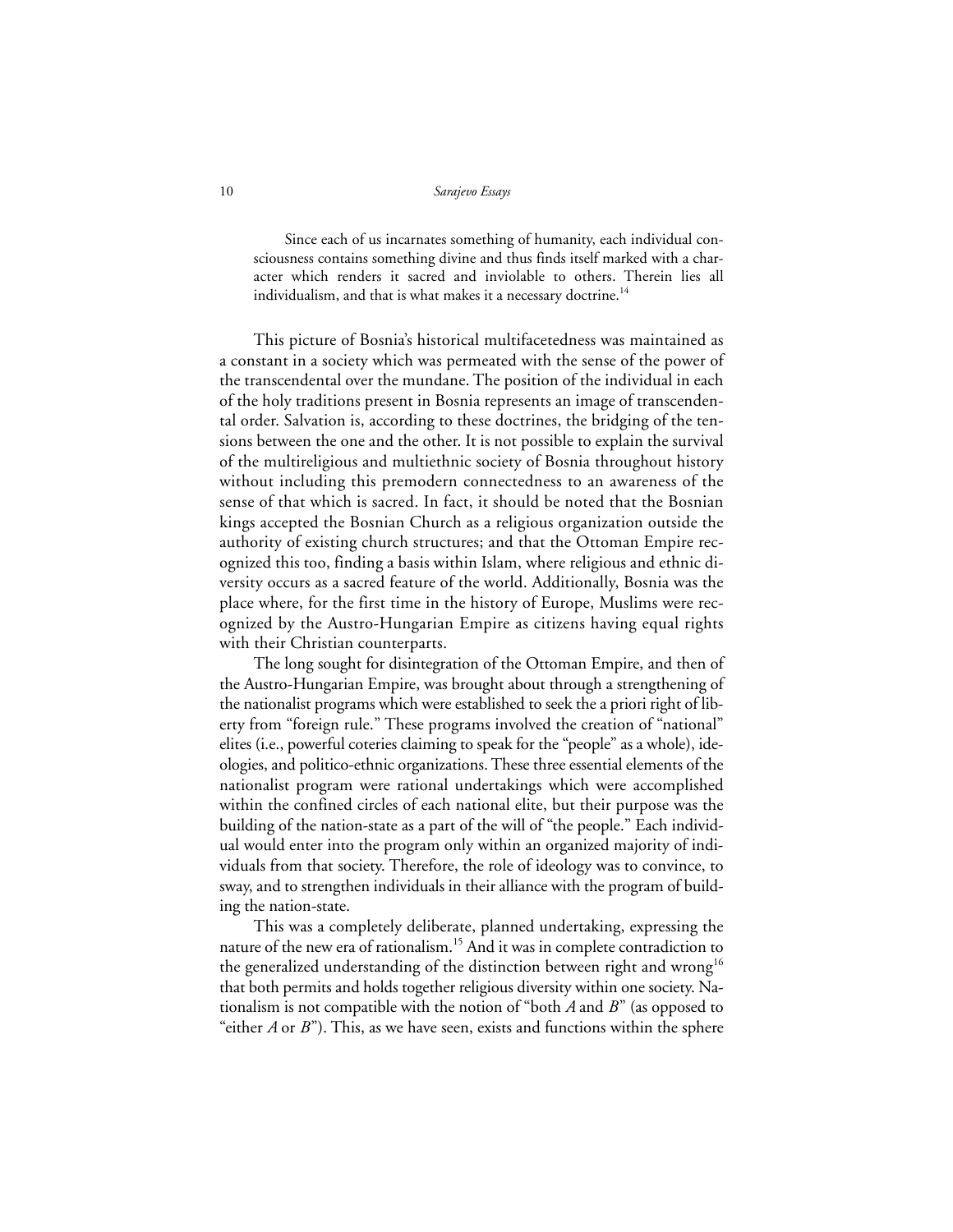of religious universality, which cannot survive within the reductionism of the nation-state program.

# **Passivity, Emotion, and Knowledge**

Programs for both Serbian and Croatian nation-states were established and developed within the framework of two multinational empires, the former in connection with Serbian Orthodoxy, and the latter with Catholicism. The question of drawing borders or separation from the Other arose within both programs. Both of them, on this basis, attempted to divide and separate.

In Bosnia, both groups represented sectors of population within a presumed ethno-religious whole. Here, however, the groups were intermingled; and with them, the Muslim population. Until modern times, this interweaving exemplified a society within which there existed a consciousness of relatedness, friendship, and confidence. The reasons for tolerance were grounded within the exclusivity and completeness of each individual sacred tradition, where the existence of the Other and the different found their justification in the Divine Unity of God as manifested in each different form of tradition.

But it was precisely these features of social cohesion which were identified as critical barriers to the achievement of nationalist objectives, for an interweaving which involves friendship, confidence, and trust will prevent the demarcation of separate ethno-religious territories. The call for liberation from imperial rule was yoked with the struggle for recognition, and in this struggle the essential Others became those who were closest in terms of ethnoreligious identity, those with whom the differences were very small. Thus, friendship with and confidence towards the Other became a basic obstacle to separation, and therefore their annihilation was calculated into the program.

Any attempt to understand the process of bloodshed and destruction is inseparable from understanding those deepest layers of Self which can remain unshaken even after the borders of social makeup have been changed and the basic rules of social unity demolished. It is at this point that one encounters the question of understanding and belief, two layers of Self established in accordance with the ethno-religious program.<sup>17</sup>

That predominance of "disengaged reason" is the fundamental element of modernity. That is why the weakening and apparent unsustainability of the Bosnian unity in diversity is part of the spread of modern ideologies in the complex region of southeastern Europe. And here modern-day concepts of tolerance—as Adam B. Seligman writes in his introductory text—reach the social scene, while the principled tolerance that derives from the essence of the sacred traditions is repressed.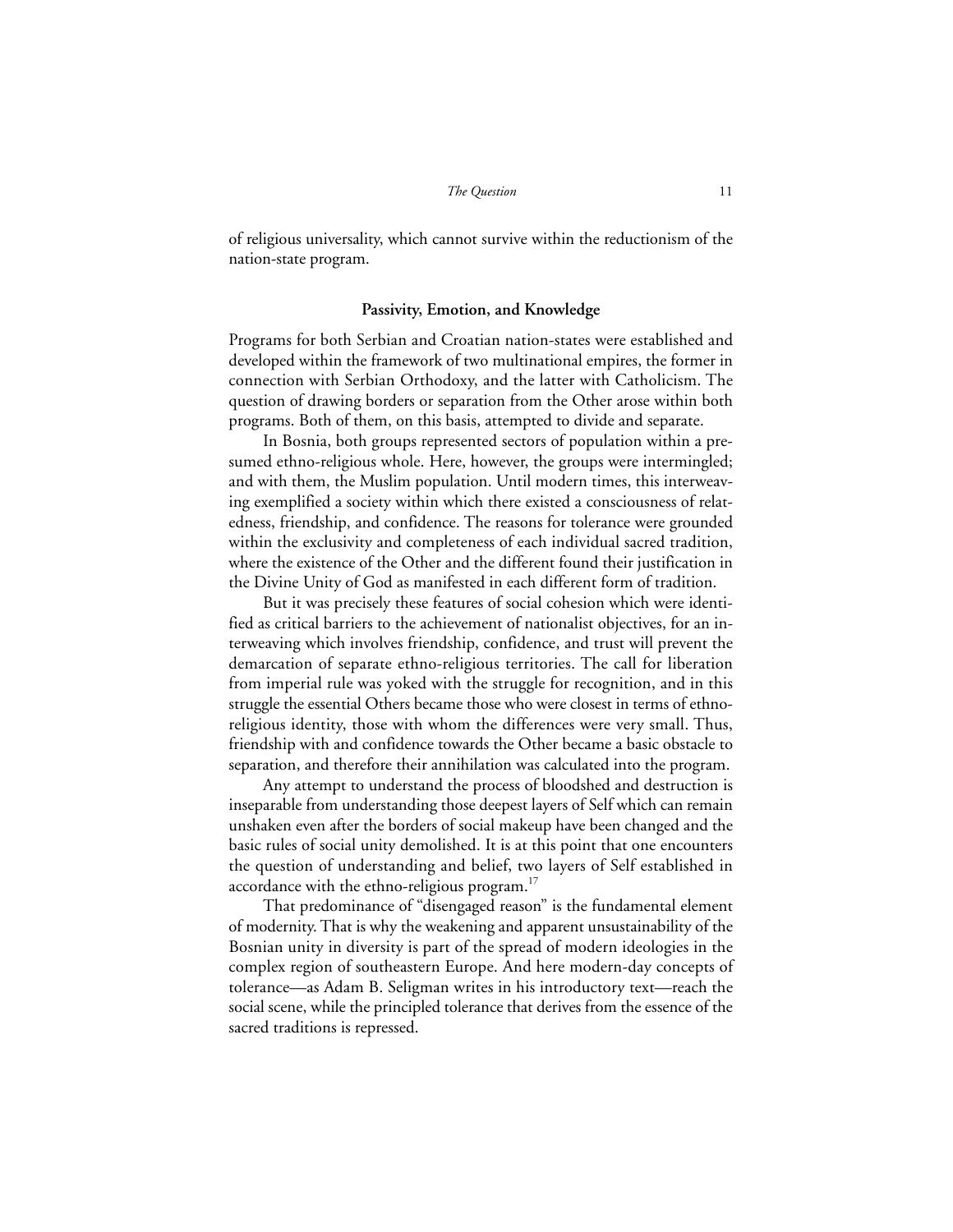The world contains forms, and the human Self contains desires. Every tradition is in its own way the denial of the isolation of things in the world, about which various human desires constellate. Those four vital entities—the world, forms, the Self, and desires—determine three essential aspects of human nature: the passional, the emotional, and the intellectual. Although there is only one Truth, these aspects are expressed in various ways in the human being. It could be said that in each tradition, along with the respecting of the Other, there is one Truth to which the doctrines of various traditions correspond. When the material that belongs to the various traditions is submitted to a fundamental examination, the difficulties in explaining the differences can be identified. Distinctions exist primarily in the use of language, though every tradition offers accommodation in the area of its doctrine in order to enable various ways of expressing the Truth. It is left to the holy and wise to see the single reality that lies behind these variously shaped differences. Each tradition, when perceiving the Truth behind this diversity, conveys it in its own particular way. The difference between religions in their exoteric and esoteric content can be confirmed. The question of the transcending of this state requires confirmation of the conditionality or relativity of each form and each expression. In this way, Truth becomes distinguished from individual forms and languages, so that it can be described through each of them. But while the Truth is constantly present, the human Self can be absent, for humans may forget Oneness. The presence of Truth in the Self does not depend upon language or form. Both absence and presence may have various names, but the Truth itself does not depend upon this.

Of course, it is unimaginable that one doctrine could include all this diversity. Nonetheless, a doctrine that does not account for the inexhaustible potential of expressing its very essence cannot be a tradition in the full sense of the word. At the center towards which all traditions lead lies the Full Light. Language as reflection is conditioned by the center, but the center is not conditioned by language. In other words, in the variety of individual traditions, it is always possible to establish two fundamental aspects of content: the doctrine and the way. Further, human nature includes three levels: will, love, and knowledge. Each of these is in turn distinguished in two complementary ways which appear respectively as detachment and action, peace and fervor, discrimination and unification. Knowledge and the way connect them. They are two sides of the same being, and degrees or stations of wisdom: will-loveknowledge or fear-love-knowledge.

Regardless of the abundance of possible ways of expression (which are not repeated in form, although they always remain connected with one and the same reality), it is possible to bring them into an order through which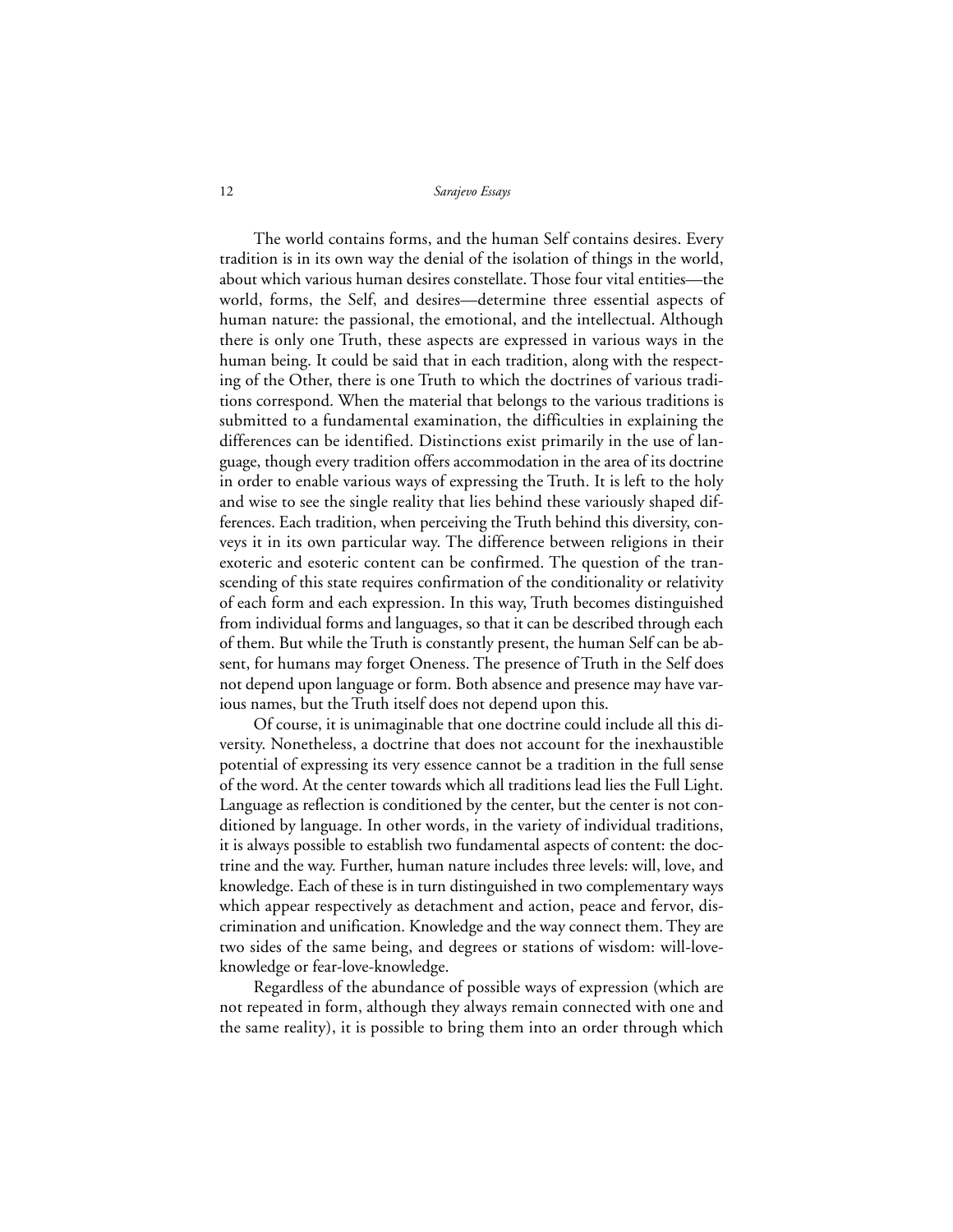their multiplicity confirms the Oneness of the perennial doctrine. However, the exclusivity of a certain tradition does not require insight into the forms through which the doctrine of another is expressed. For this reason—the limitation in the reading of various forms of tradition—it is not unusual to encounter a different tradition being perceived as "incorrect," with the resulting loss of the view that Oneness can be manifested and confirmed only through its multiplicity. Therefore the parallel presentations of various expressions of the supra-individual and non-individual truth, dependent neither on time nor on language, are essential in order to eliminate the widespread confusion concerning the conditionality of traditions arising out of a multiplicity of expressions.<sup>18</sup>

Faith and intelligence can appear to be opposed. Faith, as a security which originates beyond the state of being, surpasses intelligence. On the other hand, the discernment from which intelligence begins, in order to reach Oneness, surpasses faith. Which of these views is followed is a matter of emotional choice. Much confusion arises precisely from this. It follows, then, that it is possible for there to exist at the same time both exoteric and esoteric languages. Faith in its higher expression is what we call "*religio cordis*"—religion of the heart, that is, inner religion. Corresponding with this is *religio caeli*. 19 This is the expression of eternal Truth in which are manifest signs of enlightenment in the self and in one's horizons. Faith may be satisfied with little—in contrast with intelligence, which requires precision and is never sated in its game of shaping expressions. It constantly crosses from one thought to another, from one sign to another, without dwelling anywhere. The faith of the heart, on the other hand, will find confirmation in the tiniest manifestation. Such an encounter, no matter how small, can offer fulfillment enough for the religion of the heart.

These distinctions and differences between and within traditions are expressed in the relationship of the individual self towards the external forms which make up the totality of the world. The way one feels one's nature or interprets it to the self, one's desires, forms and the world as a whole determine one's passion, emotion, and intelligence. These are facts of human existence. The passional individual accepts the world and the self as the will of totality. Passion rules individuals and submerges them in the world of phenomena. The outcome is to be found in sacred asceticism or sacrifice. For such a person, the signs in the selves and horizons are not a ladder to infinity, and doctrine contains both a threat and a promise. The metaphysical nature of existence is manifested to the individual in the minutest measure. For the intelligent person, the signs in the selves and horizons are visible: they have no limit and they are transparent. Beyond them there is infinity and the Oneness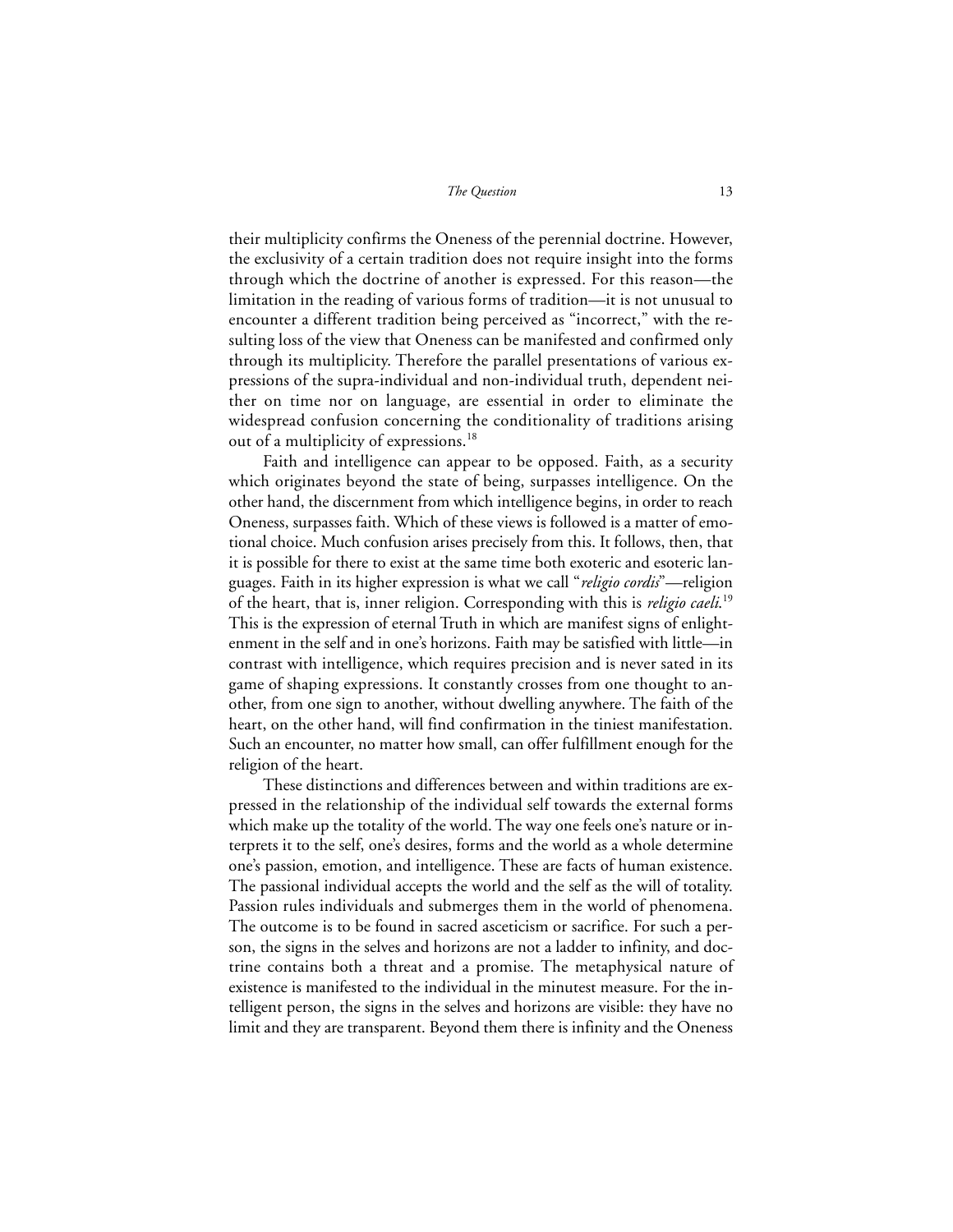of Truth. This is the separation from forms and desires. Reality is that against which this kind of separation can be achieved. Emotional individuals are caught between these two possibilities: in manifestations they expect either a voice or music. If the passional individual is led by fear and desire, and the intelligent person by knowledge, then the emotional individual can be said to be led by hope and love. Expressions of dedication will permeate their relationships toward forms and toward desires. This is the sensing of life on the basis of predestiny.

# **The Apprenticeship of Submission and Freedom**

"Freedom alone is capable of lifting men's minds above mere mammon worship and the petty personal worries," wrote Alexis-Charles-Henri Clérel de Tocqueville<sup>20</sup>; and as such, it is the most arduous of all apprenticeships. Perhaps this is so. Tradition would, however, take the position that, of all apprenticeships, the most difficult is submission. The most sublime freedom is that which is inexpressible. It is confirmed by pure Being revealing itself in multiplicity and movement. This is the God of all forms of the Semitic expression of Truth, not simply the most supreme/sublime Self, but rather the only true reality. Everything bears witness to Him. In Him every symbol disappears: everything disappears, in fact, except God's face. In Him there is no limitation. Therefore, His face is full of freedom. Submission to Him is the freedom of his creation. The greater that submission, the greater the freedom. If this freedom requires separating from movement for the sake of peace, from the multitude for the sake of Oneness, and from the sign for the sake of that which is signed, then this is submission. Within this submission or freedom all phenomena participate:

Hast thou not seen how to God prostrate themselves all who are in the heavens and all who are in the earth, the sun and the moon, the stars and the mountains, the trees and the beasts, and many of mankind?<sup>21</sup>

The way or the connectedness between all things leads from God, because He is present everywhere. But there is no single thing through which a path leads to God, because each thing is absent from Him. This is similar to the relationship of the infinite towards any finite thing. Such a relationship neither diminishes nor increases infinite. According to the Holy Revelation, "There is no creature that crawls, but He takes it by the forelock"<sup>22</sup> and "to" each of them He offers the rope of salvation".<sup>23</sup> A different relationship is not possible. Even the language of that connectedness, which finds its complete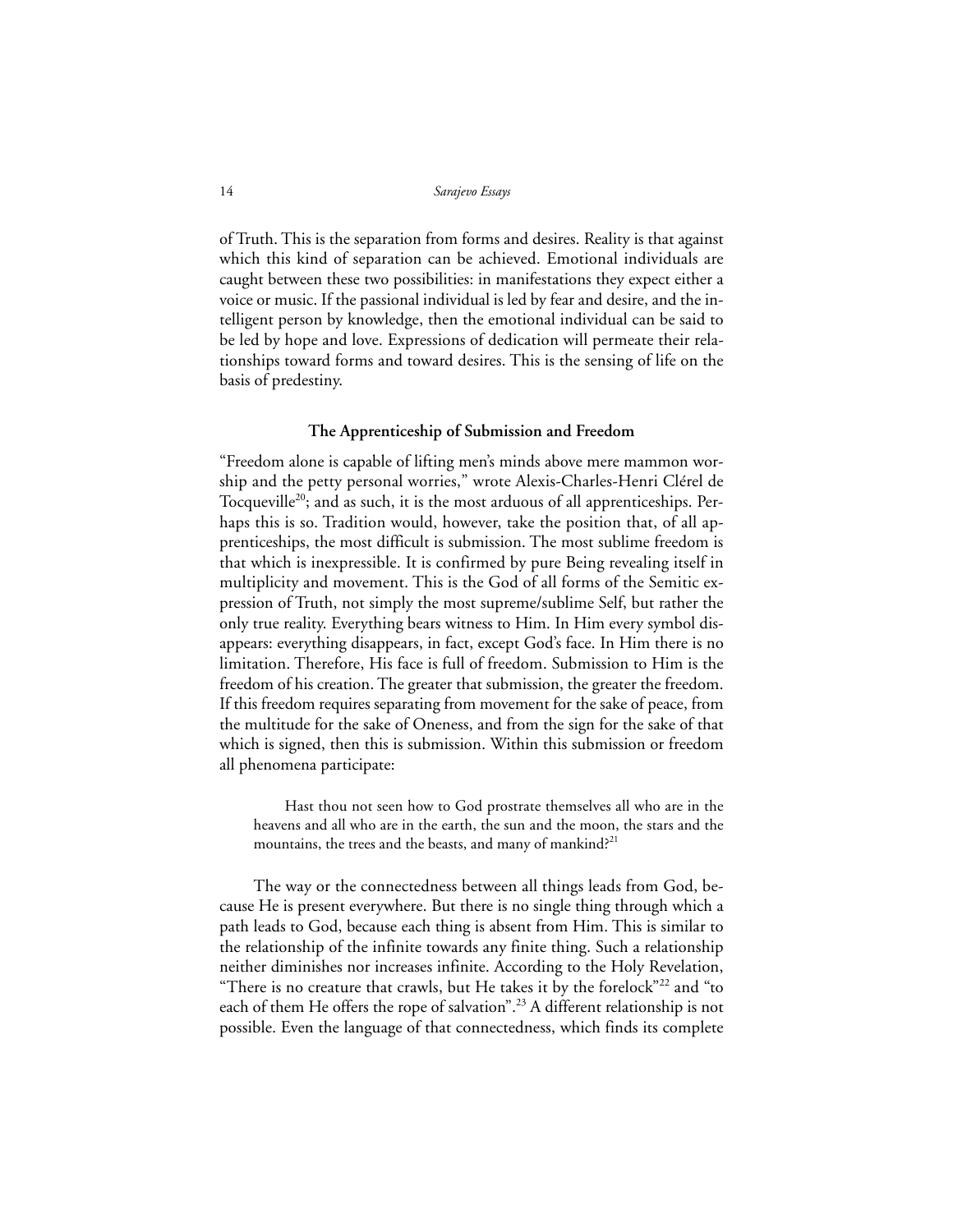expression in the doctrine of the Covenant, points toward the connection between people on the basis of their belief in God or without it: "Only men possessed of minds remember, who fulfil God's covenant, and break not the compact, who join what God has commanded shall be joined."<sup>24</sup> (Here mention should be made of the etymological content of the concept of *religio*, which means "renewed connection.") From this there is a possible understanding of the explanation in the Holy Revelation:

We offered the trust to the heavens and the earth and the mountains, but they refused to carry it and were afraid of it, and man carried it. Surely he is sinful and very foolish.25

The important word here is "offered." Trust can be accepted or rejected. The heavens, the Earth, and the mountains reject it. This does not mean a necessarily negative characteristic. Their submission is complete: they have completely submitted their will to God's will. Their existence is completely in accordance with God's will. But from the fact that humans accept trust, one can conclude that they are transgressors and ignorant. Between humans and all other things in the totality of creation, there exists this difference: only humans have the freedom to choose submission or nonsubmission to God. Out of such a choice arises the chasm between their being and their knowing. In view of the conditionality of human individuality, the chasm corresponds to a conditional freedom. But that would not be possible if it did not contain violence and ignorance. The presence of violence and ignorance are a "measure" of trust. The traditional path towards freedom lies in its denial for the sake of confirming the one true Self. Humankind is always with and facing the Other. This is a relationship of movement and assessment, which means evaluation.

No perfect truth can possibly derive from the relationship between these two relativities. Confidence (*confidentio*) means the establishment of a relationship between individuals with a responsibility to God, for the face of the other manifests the face of God. The connection is maintained by the awareness that "our God and your God is ever One." The betrayal of responsibility of man-to-man is a violation of what is owed to God. Confidence therefore maintains the recollection of God. It collapses into violence whenever individuals forget that God sees all that humankind is and does. A relationship between people mediated by their relationship with God is reduced to "trust" in the modern world, where the self decrees the postulates of its autonomy as a sufficient source of moral decision.

The concept of "trust" cannot, therefore, represent either "faith" as the relationship between God and individual, or "confidence" as a relationship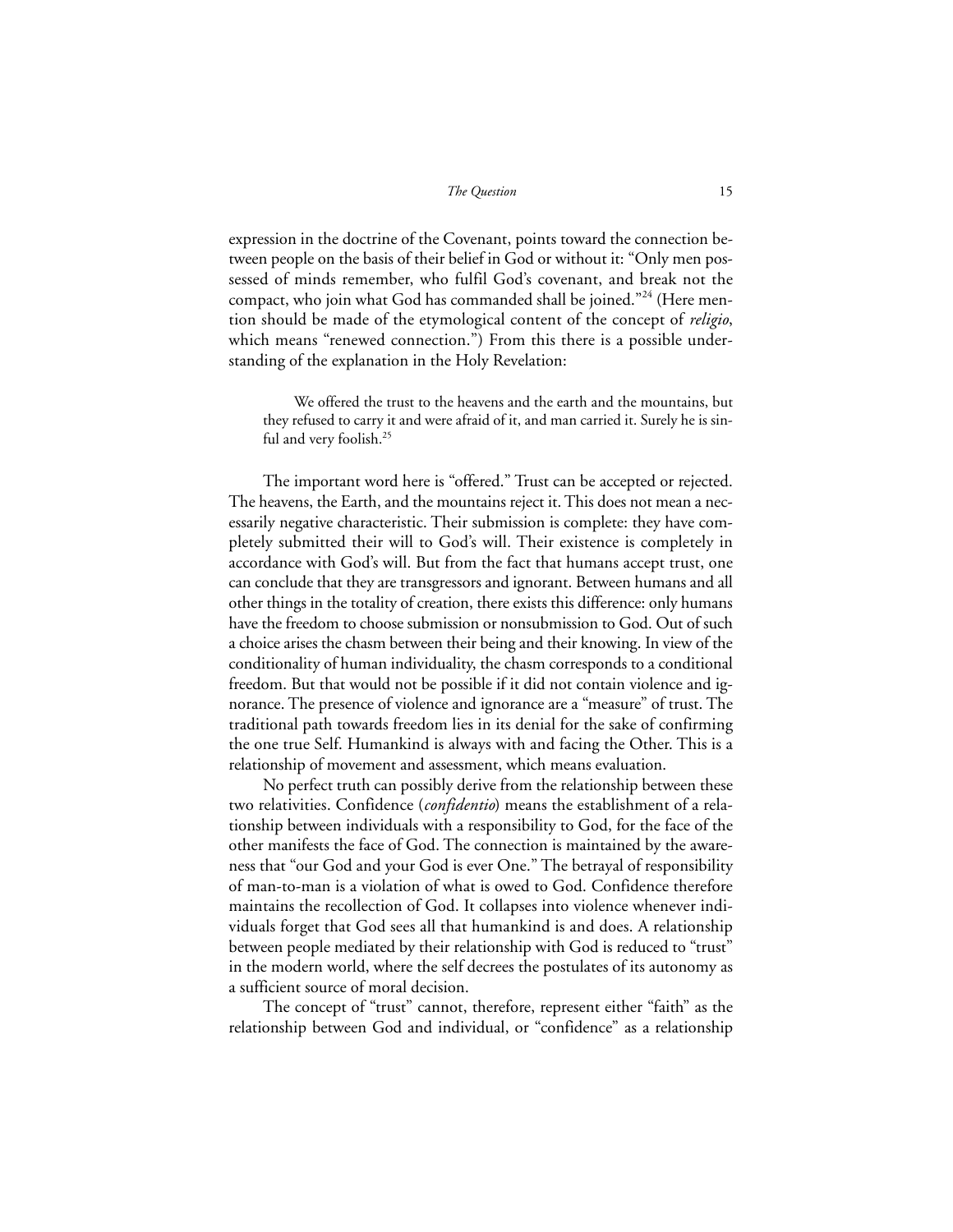between individuals derived from the belief in God. Trust denotes a relationship between individuals unmediated by a shared faith in the Supreme Being (such a relationship in this essay is referred to as "trusting,")<sup>26</sup> but not as a perfection which derives from the Absolute, the Creator. Since it is a relationship of creatures, that is, of created beings whose existence is conditional, its inevitable nature is imperfection, which is manifested in "violence and ignorance."

The resolution of the tension between the earthly order (and participation in it) and the heavenly, in which salvation promises freedom from limitations and death, includes this relationship between God and the individual, in the form of an invitation from the former and a response from the latter. Inasmuch as the invitation and the response take place in the finite world, they are, strictly speaking, a connection of each individual with the same God. It is possible to say, therefore, that there are as many different religions as there are different human beings. Acceptance of the Revealed Way means inclusion in one of the historically multifaceted religious communities. Genuine religion includes the distinction of the real from the unreal, which is a capacity found in every individual. But, likewise, there must be an attachment to reality as defined, which requires knowledge of and connection with the appropriate humanly perfected mediation. This forms the basis for the various languages and rituals. Within and between individuals the possibility of confidence exists, because between each individual "Me" and the group "We," relations are established through the supreme and only true "I." This requires agreement that here is a single perennial relevance at the heart of the various holy traditions.

Bosnian premodern society, as a totality of different religious communities, was founded precisely upon confidence within those communities and between them. Each of those communities established its own organization. Each of them developed and maintained its version of the doctrine and the way, but also the awareness of the meeting of that way with all the others in infinity and eternity, in the God who cannot be only "ours" or "theirs," thus maintaining a responsibility towards all the other communities and their members. This is summed up in the statement: "Our God and your God is One and the Same, and to Him we have surrendered."<sup>27</sup> The particular features of holy ritual and its symbols are transcended in each of these communities by the connection between God and each of its members. Otherwise, the rituals and symbols would be mere idols. And this is the source of Bosnian tolerance: its reasons are based neither on *Realpolitik*, nor on indifference towards the Other and the different, nor on notions of universal freedom of choice. It is a different choice, rooted in the single sacred that can and must manifest itself in diverse ways in time and space.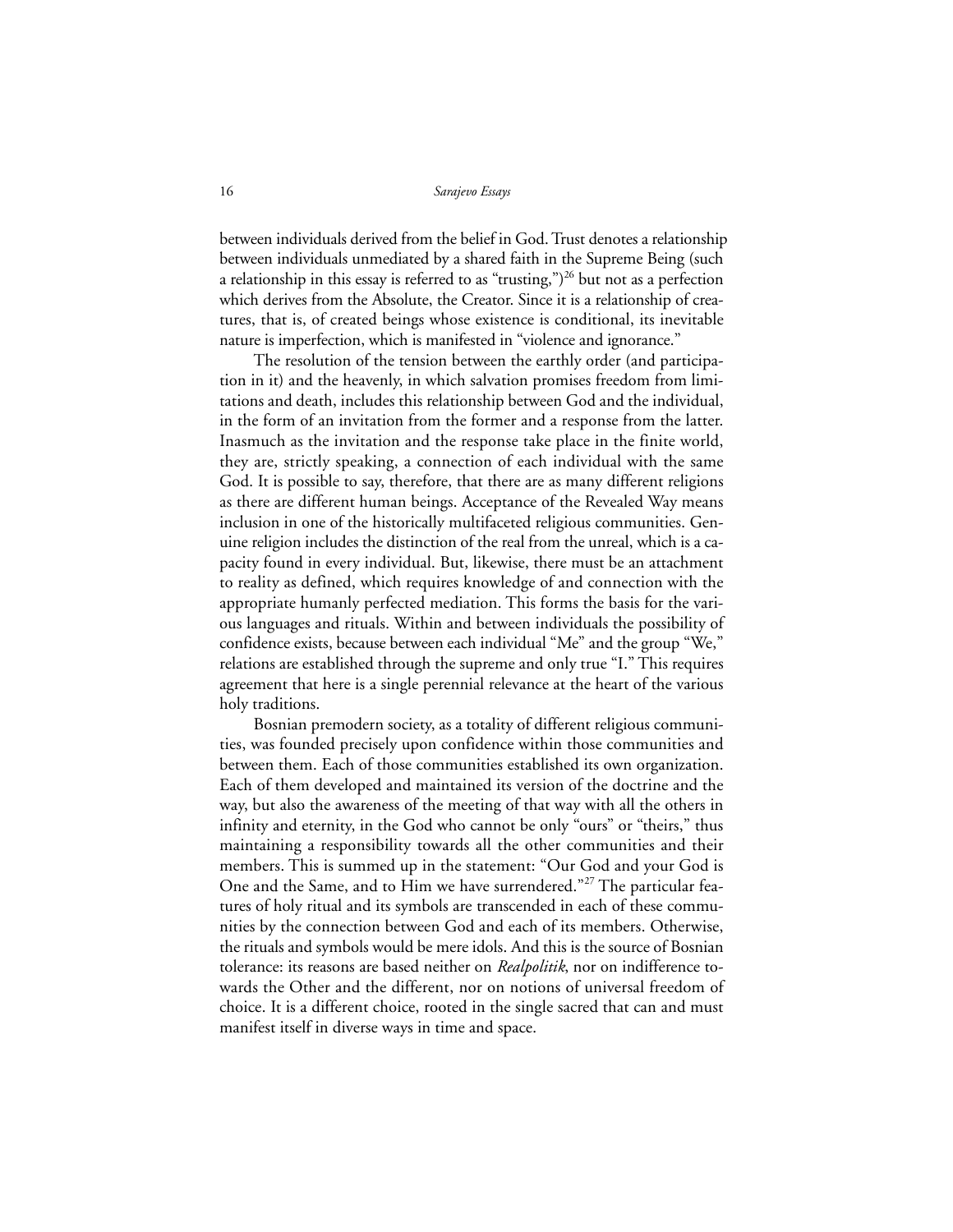Recent changes in Bosnian society have included secularization. Relations between individuals are increasingly founded upon trust rather than confidence. Individuals cease to understand themselves as a creation "in God's image." Because they view themselves as the highest level of being, all else is beneath them. Thus, they assume the position of the one who "upholds" or "chooses to hold" themselves and every other being "by the forelock," and both ends of the rope of their salvation are held in human hands. The individual's position as a creature has become that of creator. They express their limitations and the unconditionality of their self in relationship with others (and others with them) in violence and ignorance; holy tradition, with its multiplicity of forms, is replaced by secular ideologies.

Among these, the most significant position is taken by the ideology of the nation-state. Every religious community is allowed its own organization and traditional language, but without God as the complete freedom and source of individual salvation. The power of salvation has instead been shifted to the relationship with those people who inherit the religious communities and their legacies. In the ethno-national program, this inheritance becomes transferred to the political elite, ideology, and organization. Holy rituals, their symbols and everything connected with them no longer act as bridges, across which each individual is carried to "the other side," towards God. Instead, they become a part of the conglomerate of means which determine relations in a closed world. The establishing of a political elite requires a coalition with the religious elite, whereby the latter is in a subordinate position. Ideology necessitates a reshaped understanding of religion, which is transferred onto an ideological reading of history.<sup>28</sup> "One nation—one state" is, in this perspective, a false god. Its destructive effect is demonstrated in the ontotopological drive to equate ethno-national identity with territory. And this means that those factors that represent a threat to the desired homogeneity must be eliminated from the ideologically postulated territory. Elites, ideology, and structures become the mediators of trust between individuals. They assume an absolutized role in sustaining society, but do not ensure the satisfaction of the desires and needs of the individual. To countermand this would require a deeper understanding of human needs and the fragility of social structures, both of which are sacrificed when the inner contents of a society's history are lost.

Human deliverance or liberation requires a doctrine and a path. This doctrine cannot come from the individual. It is both non-individual and supra-individual. As such, it is appropriate for every individual. It is everpresent; it is only man who can be absent. To submit, or to be free, means to find the source of the Self.<sup>29</sup>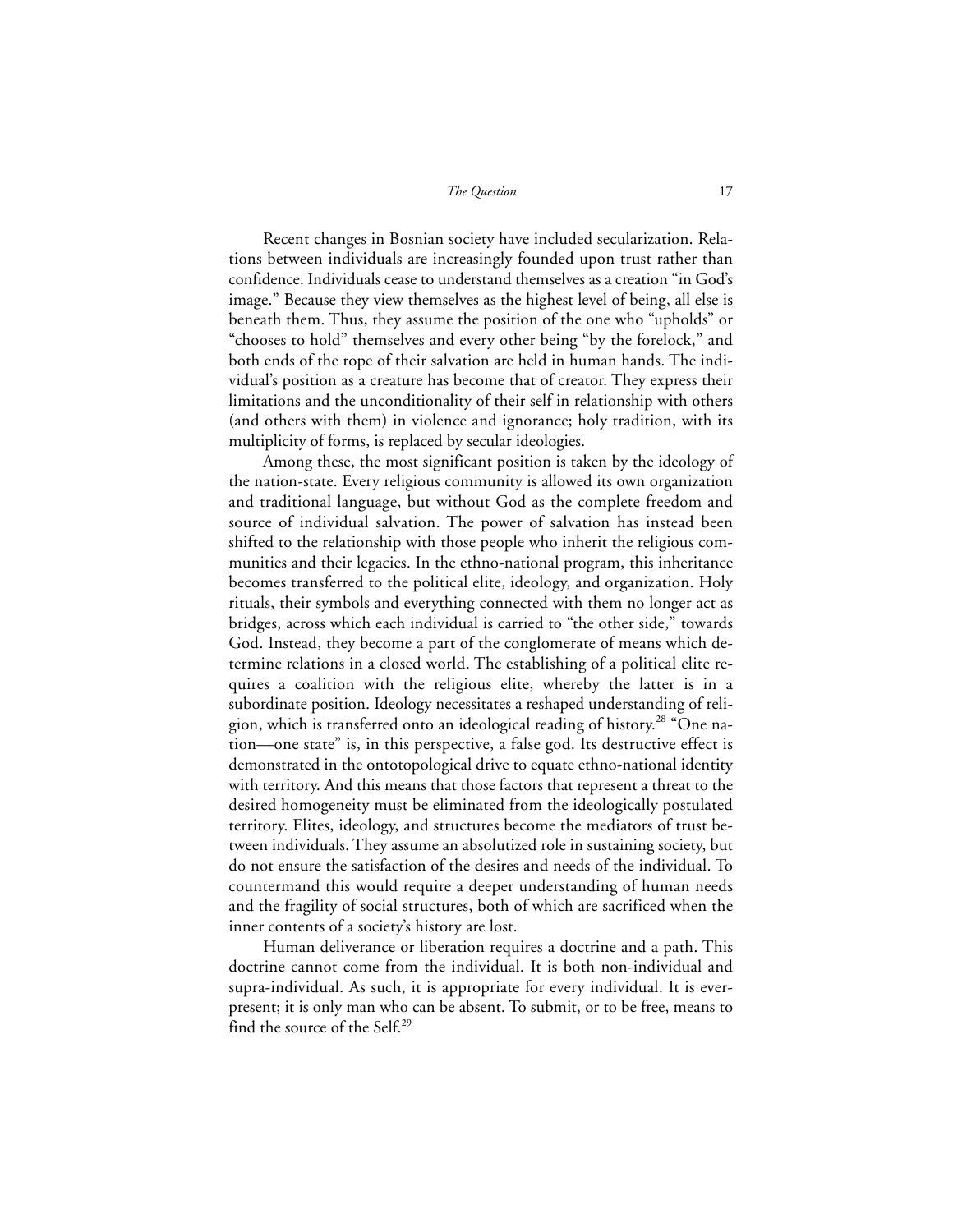To grow into our mature better selves, we need the help of our nascent better selves, which is what common standards, authoritative education, and a sense of the public good can offer. Consumption takes us as it finds us, the more impulsive and greedy, the better. Education challenges our impulses and informs our greediness with lessons drawn from our mutuality and the higher good we share in our communities of hope. Government, federal and local, with responsibility for public education once took it upon itself (back when "itself" was "us") to even up the market and lend a hand to our better selves. Now via vouchers the market threatens to get even with public education. This sorry state of affairs is not the work of villains or boors. It arises all too naturally out of the culture of McWorld in a transnational era where governments no longer act to conceive or defend the common good.<sup>30</sup>

In such a picture of the human position, the general perspective on man's original perfection has been lost. Now he can lower himself to the lowest of levels. But even there, in that possibility of greatest humiliation, the possibility of perfection remains as a result of his being created. Not even there is he without consciousness of the *cube*, the symbol of building, which in itself includes the polarity of the simultaneous humiliation and exaltation of every being: "We indeed created Man in the fairest stature, then We restored him as the lowest of the low."31

# **A Lower Freedom**

Submission to absolute freedom, in which individual phenomena exist as archetypes, both as source and eternal potential, becomes transformed in this forgotten world of submission into a freedom "beneath the level of reason." Traditionally, reason is a reflection of intellect in the world of multiplicity and movement. Reason is attracted by all phenomena, but none of them can give it peace. The Absolute cannot belong to it, but humans seek after the Absolute. If reason is the highest level of being, there is nothing above it. The world permits its reshaping according to human content beneath the level of reason. This is McWorld, "a theme park, a Marketland where everything is for sale, someone else is always responsible, and there is no common good or public interest. Here everyone is equal as long as they can afford the price of admission and are content to watch and to consume. McWorld as Marketland is, however, not a natural entity engineered by some benevolent deity. It is fabricated and it is owned, and how it is owned tells us a great deal about its nature."<sup>32</sup> This world is not concerned with the fulfillment of humankind's creation, nor with the capacity for perfection. In its transcending of the boundaries of individuality by liberal embodiment in the state, the market,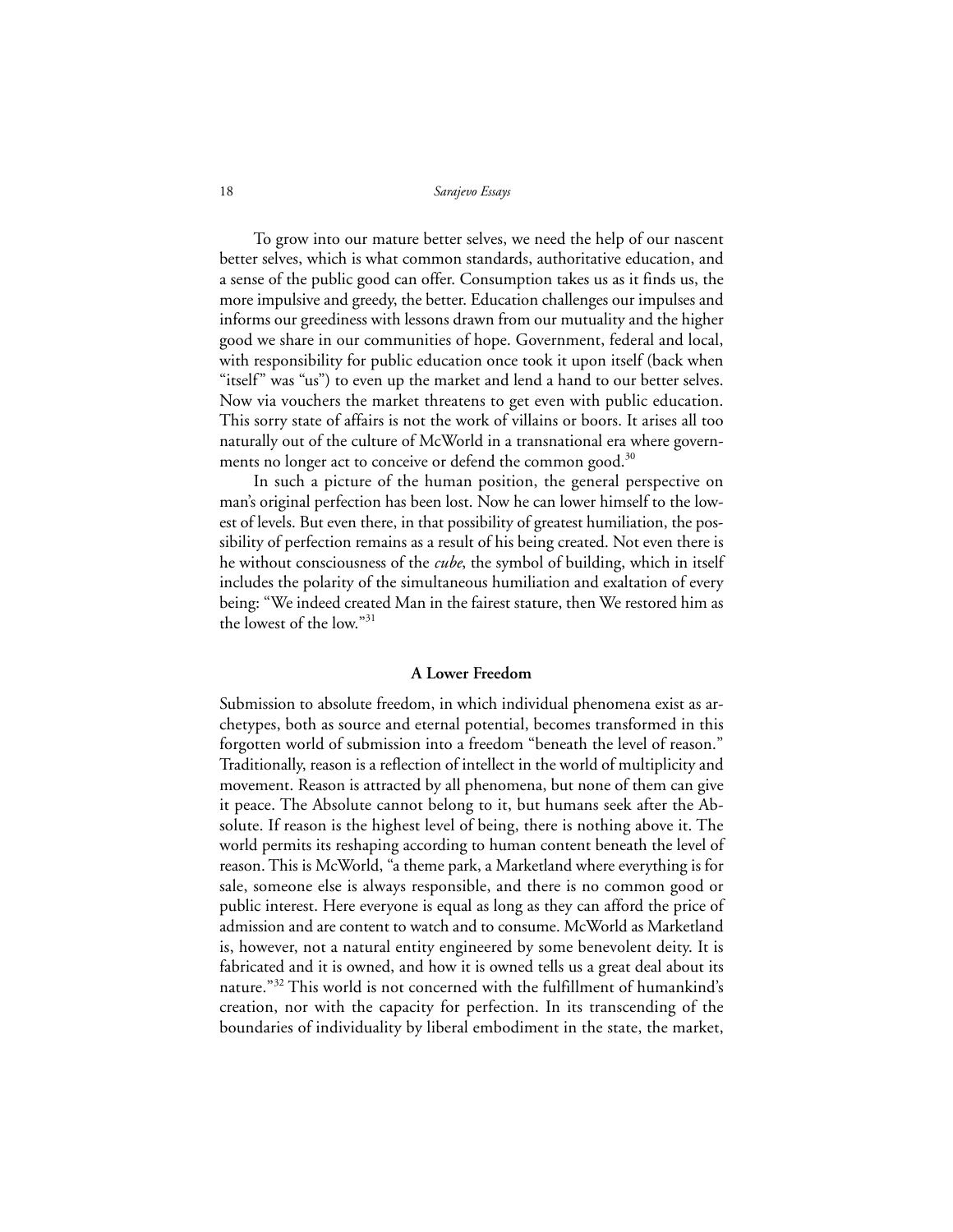the culture, and suchlike, the supra-individual and the non-individual sources of unity are forgotten and abandoned. Unification is imposed upon the world. Neither its acceptance nor its rejection is a question of place or time, but their expression must be sought in the human self—which may incite to evil, which may reproach, or which may be at peace.<sup>33</sup>

Although the modern individual's Self is largely included in this economy—which at the level of society is not only expressed as a rationalization of selfish interests in the acquisition of wealth, but also as the arena of the human struggle for recognition—contemporary economic theory remains, for the most part, powerless to account for the totality of human behavior. This was pointed out by Adam Smith, when he showed that economic life was deeply rooted in social life, and that it cannot be separated from the customs, habits, and social behavior in which that life is functioning. Therefore, it cannot be separated from culture.<sup>34</sup> It is possible to see economic and cultural life as the simultaneity and opposition of two processes in a single reality: one which tries to unite people in the ideological world, and one in which they attempt to find themselves in the fullness of their Self. These processes contrast, and have different names and interpretations. When feeling oppressed by the first, humans turn towards the second. This may result in the discovery of the faith of one's ancestors—but most often as dead symbols which strengthen sentimentality and morality without any substantiating intellectual doctrine. Such a "finding of the self" in a "struggle for recognition" mostly consists of a blind resistance to McWorld and a repression of "development" (in the modern sense), in which the consciousness of the fundamental principle becomes ever weaker.

Here we should point out the obsession with the determination of civilization(s) on the basis of phenomena and their external connections, whereby the meeting place (i.e., the center or the highest essence) of a civilization, as confirmed by the sum of perceived phenomena, may become neglected or negated. This corresponds to a concern with the peripheral, as a result of which the center is ignored or denied. It may also come about as a result of an obsession with quantity, and the relation of numbers of things to each other, coupled with the ignoring of the fundamental nature of unity. In this way, civilizations become irreconcilable entities, material systems among which the decisive factor is quantity. From this misunderstanding of multiplicity arises the theory of a "clash of civilizations." This is the logical consequence of the excision of all that is beyond human reason. The center which, in a mysterious way, is both present and absent in every phenomenon, ceases to be the means through which even civilizations may be seen only as various manifestations of a nonindividual, supra-individual truth.<sup>35</sup> There is no such thing as